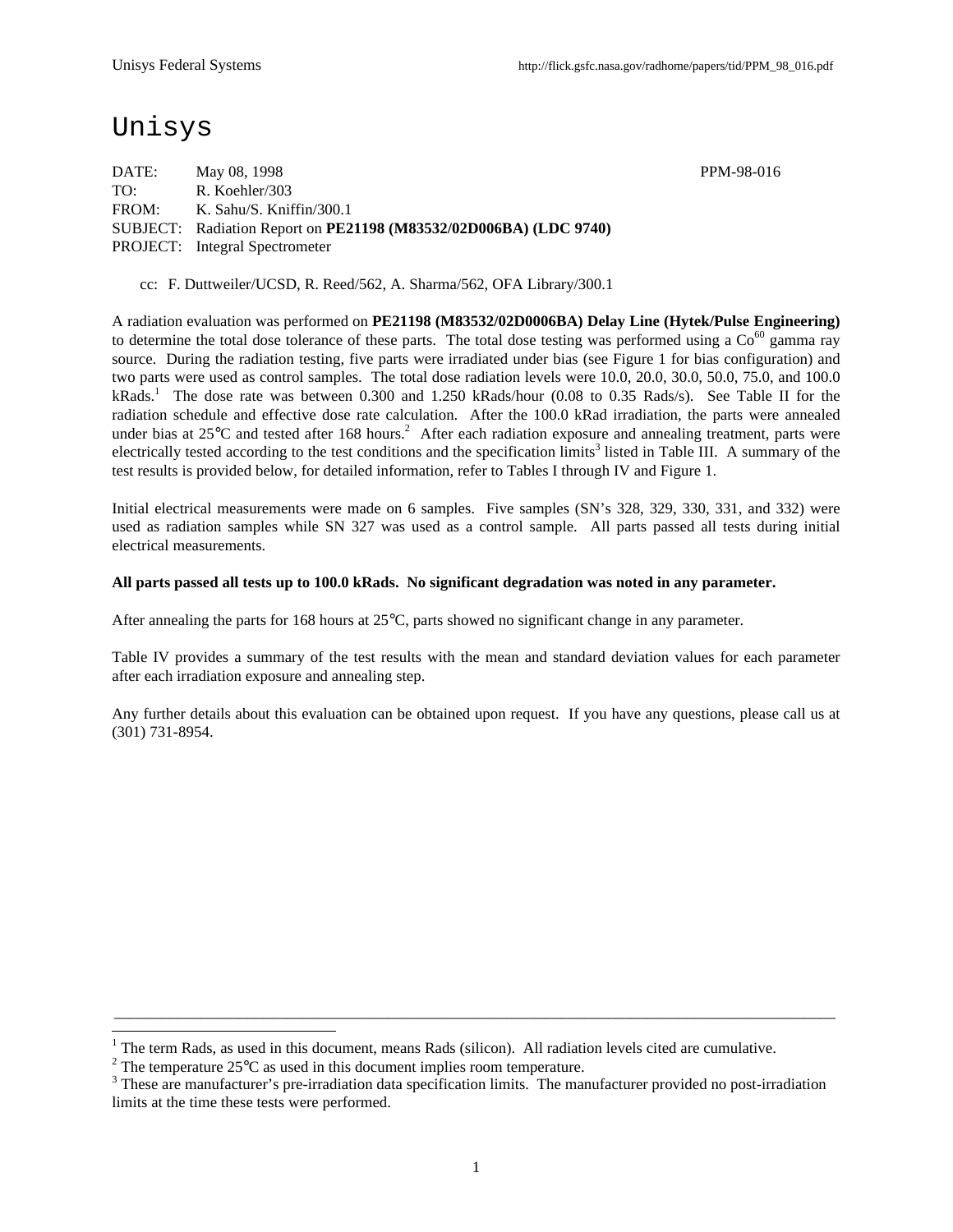#### ADVISORY ON THE USE OF THIS DOCUMENT

The information contained in this document has been developed solely for the purpose of providing general guidance to employees of the Goddard Space Flight Center (GSFC). This document may be distributed outside GSFC only as a courtesy to other government agencies and contractors. Any distribution of this document, or application or use of the information contained herein, is expressly conditional upon, and is subject to, the following understandings and limitations:

(a) The information was developed for general guidance only and is subject to change at any time;

(b) The information was developed under unique GSFC laboratory conditions which may differ substantially from outside conditions;

(c) GSFC does not warrant the accuracy of the information when applied or used under other than unique GSFC laboratory conditions;

(d) The information should not be construed as a representation of product performance by either GSFC or the manufacturer;

(e) Neither the United States government nor any person acting on behalf of the United States government assumes any liability resulting from the application or use of the information.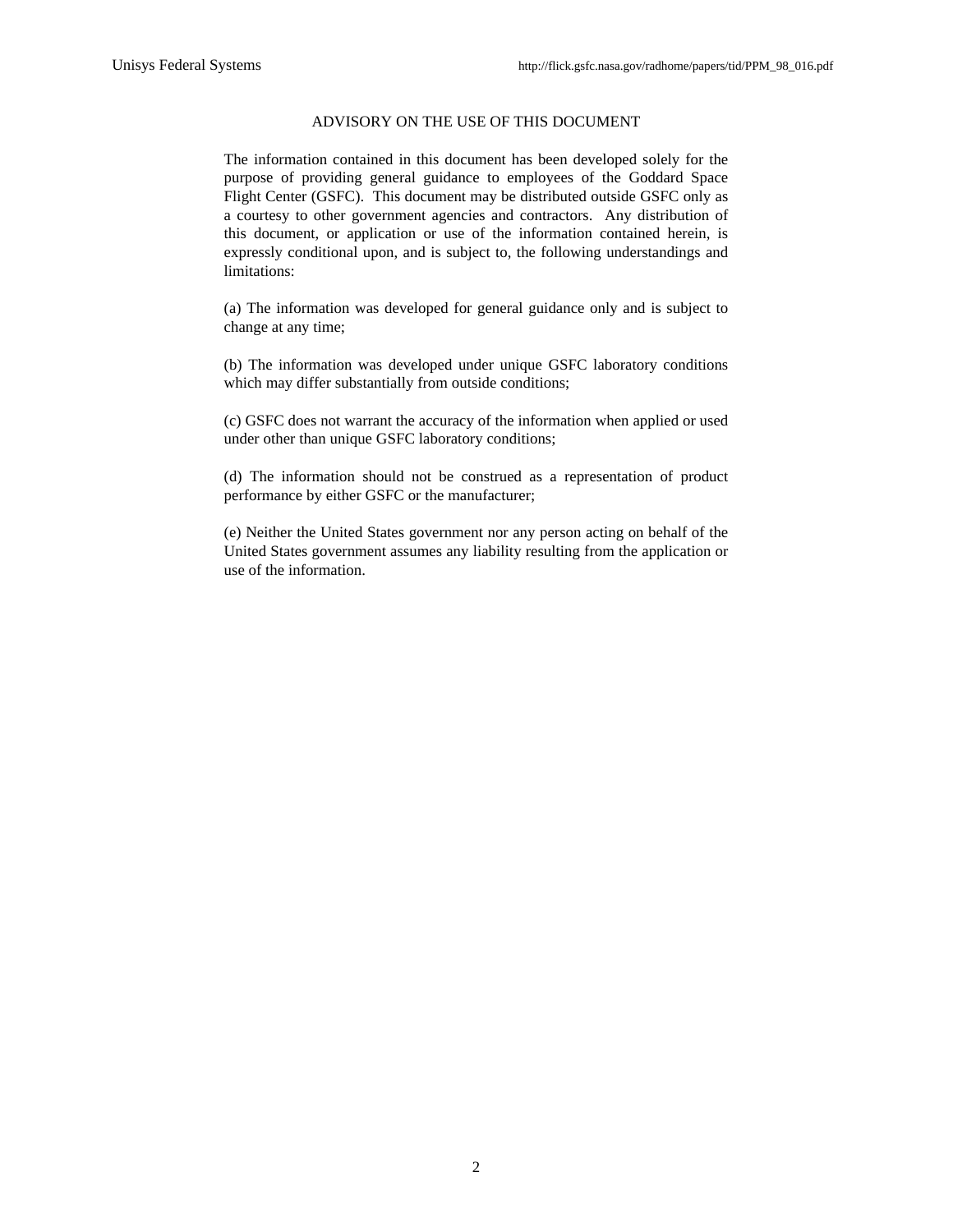

Figure 1. Radiation Bias Circuit for PE21198

Notes:

1.  $R_L = 2k\Omega \pm 5\%, \frac{1}{4}W$ .

2.  $V_{DD} = 5V \pm 0.5V$ ,  $V_{DD}/2 = 2.5V \pm 0.1V$ .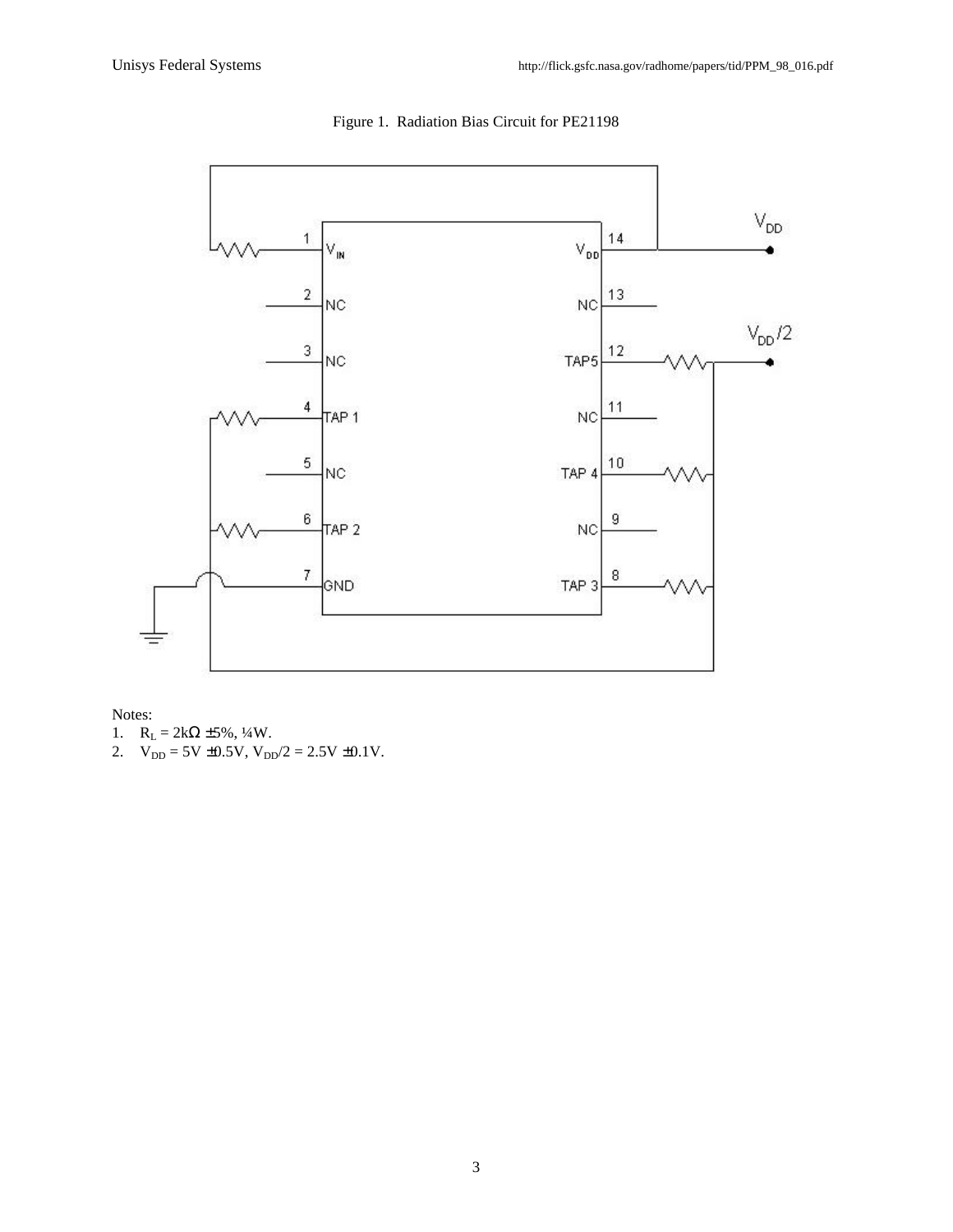| Generic Part Number:                     | PE21198                     |  |  |  |  |  |  |
|------------------------------------------|-----------------------------|--|--|--|--|--|--|
| <b>Integral Spectrometer Part Number</b> | PE21198 (M83532/02D006BA)   |  |  |  |  |  |  |
| Charge Number:                           | C80777                      |  |  |  |  |  |  |
| Manufacturer:                            | Hytek/Pulse Engineering     |  |  |  |  |  |  |
| Lot Date Code (LDC):                     | 9740                        |  |  |  |  |  |  |
| <b>Quantity Tested:</b>                  | 6                           |  |  |  |  |  |  |
| Serial Number of Control Samples:        | 327                         |  |  |  |  |  |  |
| Serial Numbers of Radiation Samples:     | 328, 329, 330, 331, and 332 |  |  |  |  |  |  |
| Part Function:                           | Delay Line                  |  |  |  |  |  |  |
| Part Technology:                         | Bipolar                     |  |  |  |  |  |  |
| Package Style:                           | 14-Pin DIP (Metal Case)     |  |  |  |  |  |  |
| Test Equipment:                          | A540                        |  |  |  |  |  |  |
| Test Engineer:                           | S. Archer-Davies            |  |  |  |  |  |  |

# TABLE I. Part Information

• The manufacturer for this part guaranteed no radiation tolerance/hardness.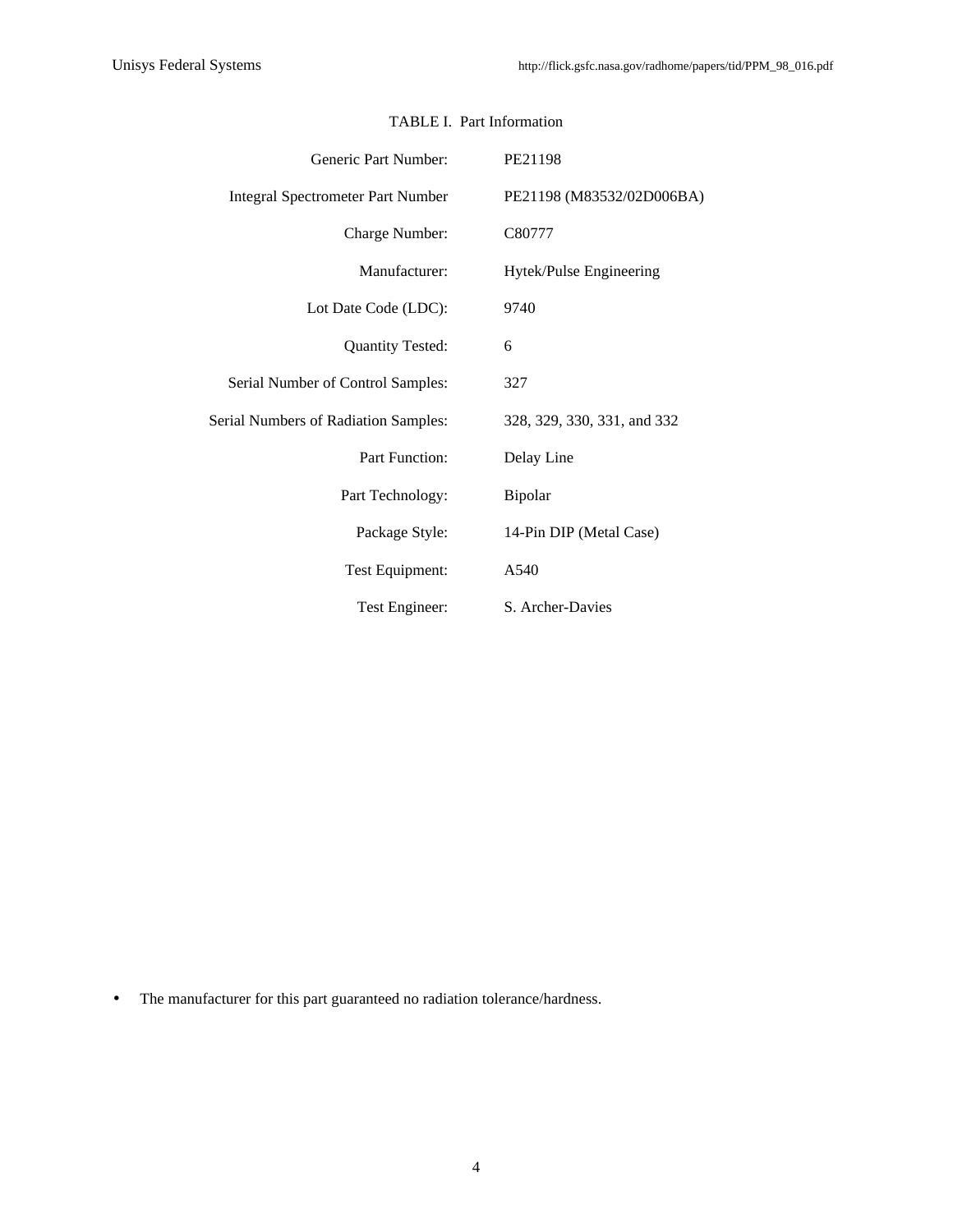| TABLE II. Radiation Schedule for PE21198                                  |  |
|---------------------------------------------------------------------------|--|
|                                                                           |  |
|                                                                           |  |
|                                                                           |  |
|                                                                           |  |
|                                                                           |  |
|                                                                           |  |
|                                                                           |  |
|                                                                           |  |
| Effective Dose Rate = $100,000$ RADS/8 DAYS=520.8 RADS/HOUR=0.14 RADS/SEC |  |

The effective dose rate is lower than that of the individual radiation steps as it takes into account the time needed to test the parts.

PARTS WERE IRRADIATED AND ANNEALED UNDER BIAS, SEE FIGURE 1.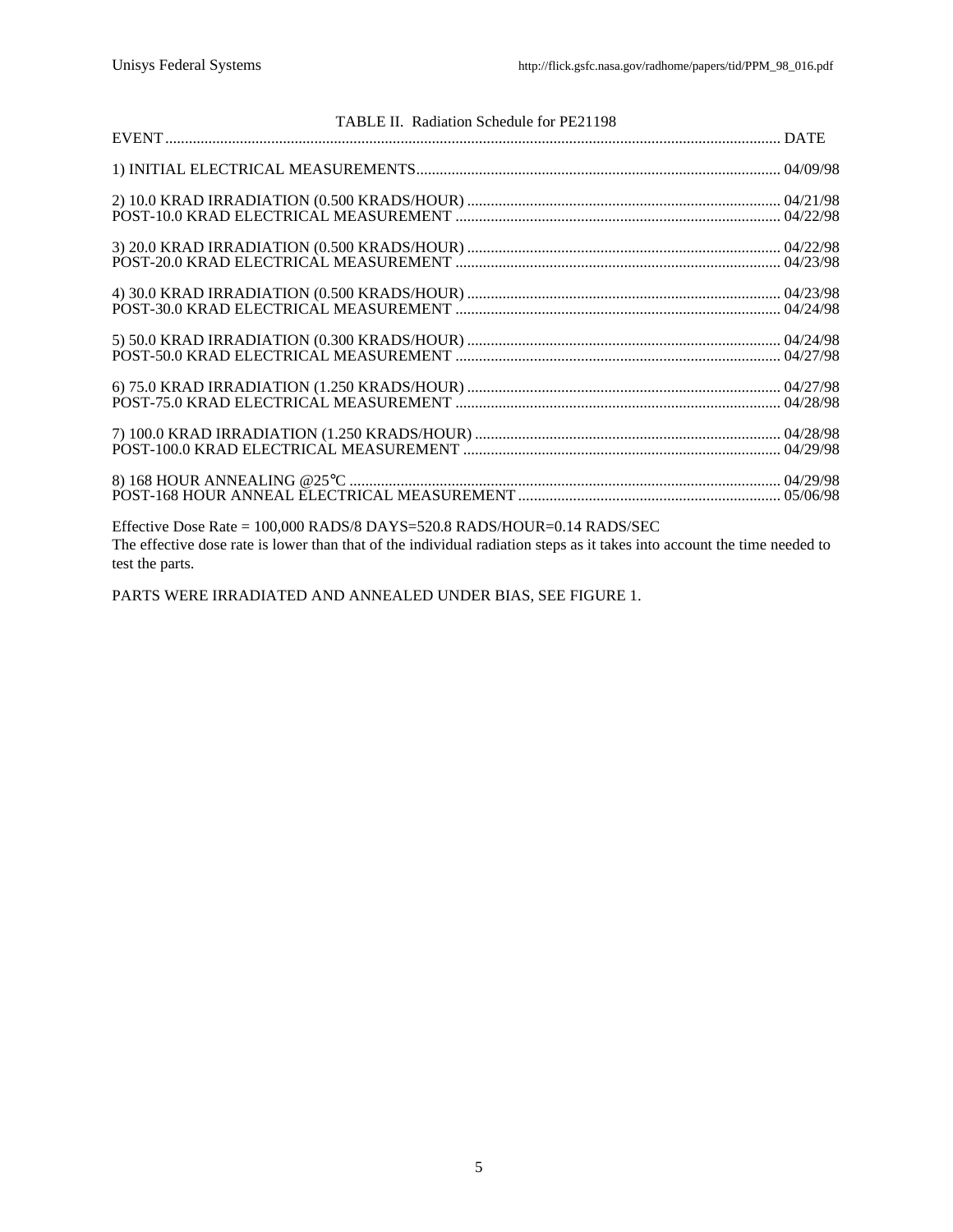| Test                    |                  |                                                                    | Spec.   | Lim. |
|-------------------------|------------------|--------------------------------------------------------------------|---------|------|
| #                       | Parameter /2     | <b>Units Test Conditions</b>                                       | min     | max  |
| $\mathbf{1}$            | <b>Icc</b>       | $mA$ $V_{CC}$ = 5.5V, $V_I$ = 0V                                   |         | 75   |
| $\overline{2}$          | voh_tap1         | $V V_{CC} = 4.5V, V_{TH} = 2.0V, I_{OH} = -1mA$                    | 2.50    |      |
| $\mathbf{3}$            | voh_tap2         | $V V_{CC} = 4.5V, V_{IH} = 2.0V, I_{OH} = -1mA$                    | 2.50    |      |
| $\overline{\mathbf{4}}$ | voh_tap3         | $V V_{CC} = 4.5V, V_{IH} = 2.0V, I_{OH} = -1mA$                    | 2.50    |      |
| 5                       | voh_tap4         | $V V_{CC} = 4.5V$ , $V_{IH} = 2.0V$ , $I_{OH} = -1mA$              | 2.50    |      |
| 6                       | voh_tap5         | $V V_{CC} = 4.5V, V_{IH} = 2.0V, I_{OH} = -1mA$                    | 2.50    |      |
| $\overline{7}$          | vol_tap1         | $V/V_{CC} = 4.5V$ , $V_{TH} = 0.8V$ , $I_{OH} = 20mA$              |         | 0.50 |
| 8                       | vol_tap2         | $V V_{CC} = 4.5V, V_{IH} = 0.8V, I_{OH} = 20mA$                    |         | 0.50 |
| 9                       | vol_tap3         | $V V_{CC} = 4.5V, V_{IH} = 0.8V, I_{OH} = 20mA$                    |         | 0.50 |
| 10                      | vol_tap4         | $V V_{CC} = 4.5V, V_{IH} = 0.8V, I_{OH} = 20mA$                    |         | 0.50 |
| 11                      | vol_tap5         | $V V_{CC} = 4.5V, V_{IH} = 0.8V, I_{OH} = 20mA$                    |         | 0.50 |
| 12                      | <b>Tih1</b>      | $\mu$ A $V_{\text{CC}}$ = 5.5V, $V_{\text{IH}}$ = 2.7V             |         | 50   |
| 13                      | Tih <sub>2</sub> | $mA V_{CC} = 5.5V, V_{IH} = 5.5V$                                  |         | 1.00 |
| 14                      | l Til            | mA $V_{CC}$ = 5.5V, $V_{H}$ = 0.5V                                 |         | 2.00 |
| 15                      | <b>V CLAMP</b>   | $V V_{CC} = 4.5V, I_I = -18mA, T_C = 25°C$                         | $-1.20$ |      |
| $\mathbf{A}$            | Tap 1            | $\text{ns} V_{\text{CC}} = 5V, V_{\text{IN}} = 3V \text{ (pulse)}$ | 8       | 10   |
| B                       | Tap 2            | $\text{ns} V_{\text{CC}} = 5V, V_{\text{IN}} = 3V \text{ (pulse)}$ | 18      | 22   |
| $\mathbf{C}$            | Tap 3            | $\text{ns} V_{CC} = 5V$ , $V_{IN} = 3V$ (pulse)                    | 28      | 32   |
| D                       | Tap 4            | $\text{ns} V_{\text{CC}} = 5V, V_{\text{IN}} = 3V \text{ (pulse)}$ | 38      | 42   |
| E                       | Tap 5            | $\text{ns} V_{\text{CC}} = 5V$ , $V_{\text{IN}} = 3V$ (pulse)      | 47.5    | 52.5 |

## Table III. Electrical Characteristics of PE21198 /1

#### Notes:

1/ These are the manufacturer's non-irradiated data sheet specification limits. The manufacturer provided no postirradiation limits at the time the tests were performed.